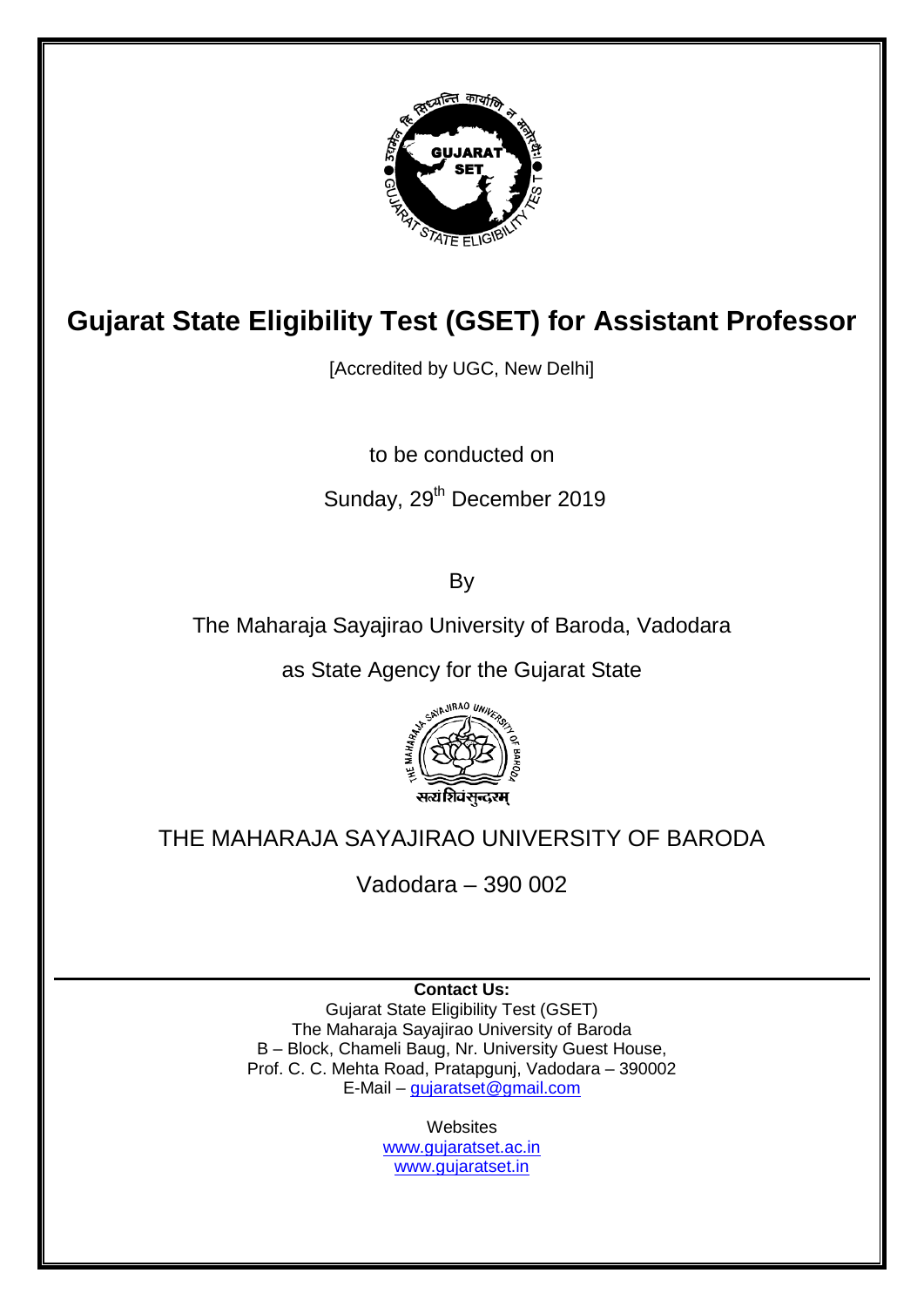# **Important Dates**

| 1. Starting of Fee Collection                   | $4th$ November 2019            |
|-------------------------------------------------|--------------------------------|
| 2. Last day for Fee Collection                  | 30 <sup>th</sup> November 2019 |
| 3. Starting of Online Registration              | $4^{th}$ November 2019         |
| 4.   Last day for Online Application Submission | 30 <sup>th</sup> November 2019 |
| 5. Date of Examination                          | $29th$ December 2019           |

## **N.B.**

- **1.** Read the notification carefully before fee payment and filing the online Application form.
- **2.** Enter the category (Caste/PWD/NCL) and Post-graduation degree & subject correctly
- **3.** During examination, make entries in the OMR sheet (Answer sheet) correctly.
- **4.** Candidates will be solely responsible for the wrong entries in the online application form as well as in the OMR sheet (Answer sheet).
- **5.** SEBC Candidates should ensure that the NCL (Non-creamy layer) Certificate is valid.
- **6.** The Reservation policy for SET examination is as per the Gujarat Govt. (Central Government OBC certificate is not acceptable from the candidates belonging to SEBC)
- **7. CANDIDATES SHOULD NOTE THAT THE PRINT OUT OF ONLINE APPLICATION FORM, FEE RECEIPT OR ANY OTHER DOCUMENTS SHOULD NOT BE SENT TO GUJARAT SET OFFICE, VADODARA, BEFORE THEY QUALIFY IN GSET EXAMINATION.**
- **8.** In case a Candidate qualifies for the Gujarat SET Examination, **it is mandatory for him / her to submit the following documents at the time of document verification.** Hence it is an advice to a candidate to preserve all mentioned documents.
	- a. **Original Copies of**
		- i. **Online Application Form**
		- ii. **Fee payment receipt**
		- iii. **Examination Hall Ticket**
	- b. **Photo (Xerox) Copies of following Eligibility and Category related documents.**
		- i. Master's Degree Certificates and Mark sheets of all years / semesters.
		- ii. Caste Certificate (for SC / ST / SEBC / General-EWS).
		- iii. Latest non creamy layer Certificate (for SEBC).
		- iv. Medical Certificate of Physically / Visually Handicapped issued by competent authority (if Applicable).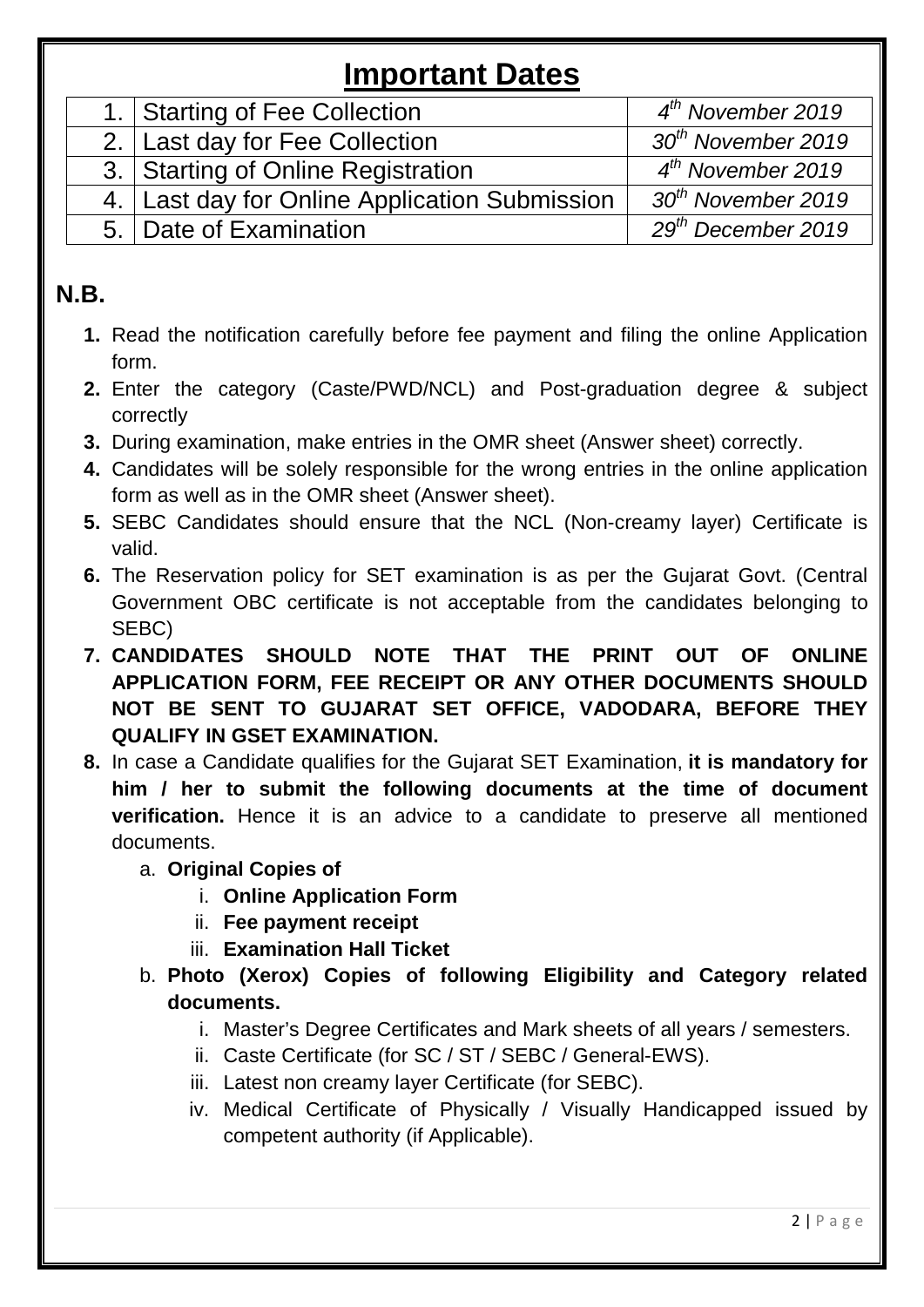## Index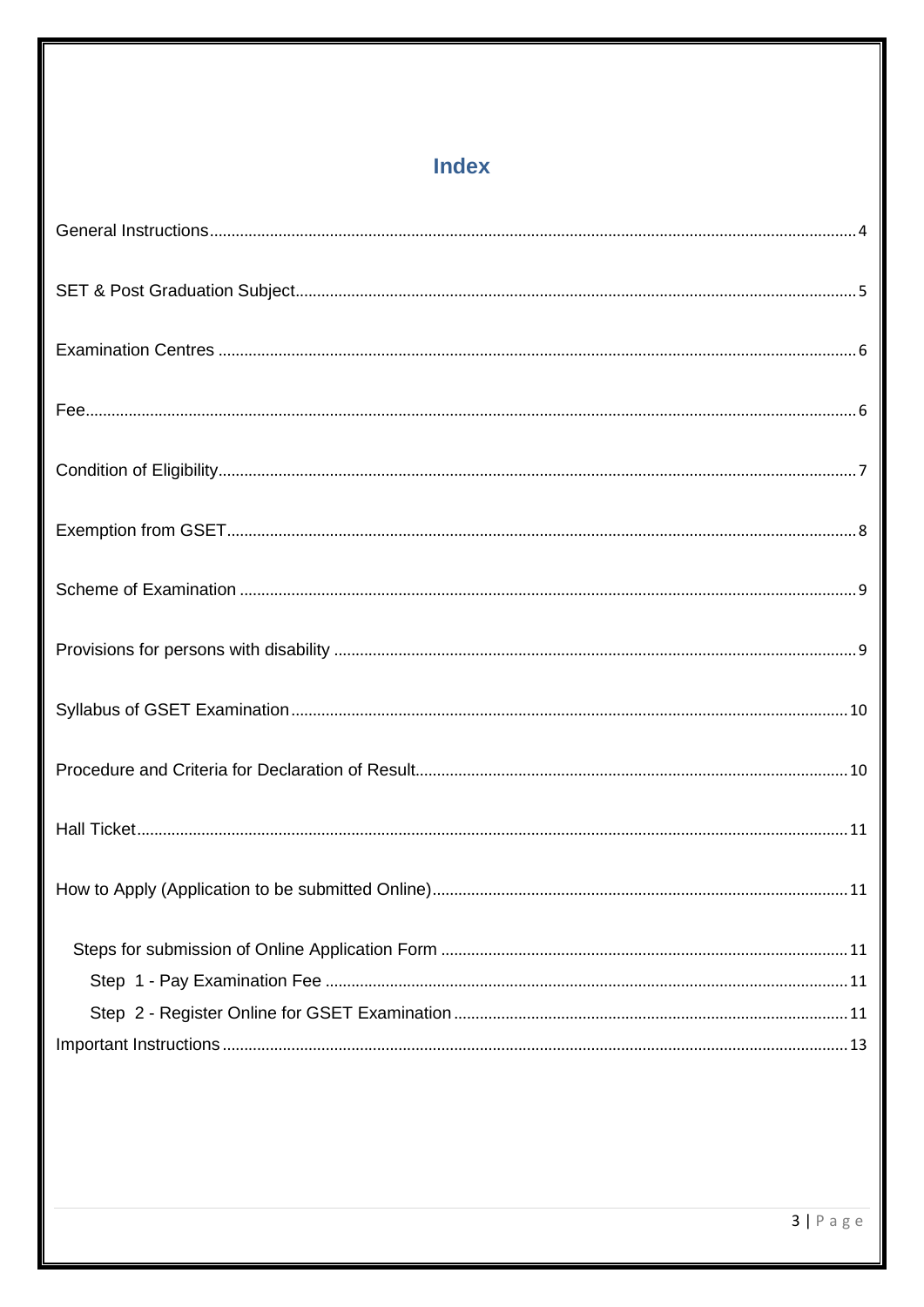#### <span id="page-3-0"></span>**General Instructions**

- 1. Before Payment of Examination fee and submission of the online Application Form, the candidate should read this notification carefully.
- 2. On behalf of the Gujarat State, The Maharaja Sayajirao University of Baroda, Vadodara, the Nodal Agency announces holding of the 14<sup>th</sup> Gujarat State Eligibility Test (GSET) on 29<sup>th</sup> December 2019 (SUNDAY) for determining the Eligibility of Gujarat state's candidates for Assistant Professor in universities and colleges of Gujarat State. The Maharaja Sayajirao University of Baroda, Vadodara, State Agency will conduct GSET in 23 subjects at 11 Centres spread across Gujarat state.
- 3. The Eligibility for Assistant Professor only will depend on the performance of the candidate in both the papers of GSET in aggregate. The candidates who qualify the Gujarat State Eligibility Test for eligibility for Assistant Professor will be governed by the rules and regulations for recruitment of Assistant Professor of the concerned Universities / Colleges / State Government of Gujarat , as the case may be.
- 4. The result of the GSET to be held on 29<sup>th</sup> December 2019 (SUNDAY) will be made available on the GSET websites: [www.gujaratset.ac.in](http://www.gujaratset.ac.in/) and [www.gujaratset.in](http://www.gujaratset.in/) as and when it is declared. **The candidates will not be individually intimated about their result.**
- 5. The GSET Agency will issue Only E-certificates to the qualifying candidates only. Printed / Hard Copy of Certificate will not be issued / sent to any Successful Candidate.
- 6. The **Candidates of Gujarat State** belonging to Scheduled Caste (SC)/Scheduled Tribe (ST)/ PwD (PH - Physically Handicapped / VH - Visually Handicapped) / Socially and Economically Backward Class (SEBC) (Non-creamy layer), Economically Weaker Section (GEN-EWS) , will be given such special concessions as may be decided by the Agency.
- **7. The candidates of other States, i.e. other than Gujarat State, belonging to reserved category shall be treated as General category candidates.**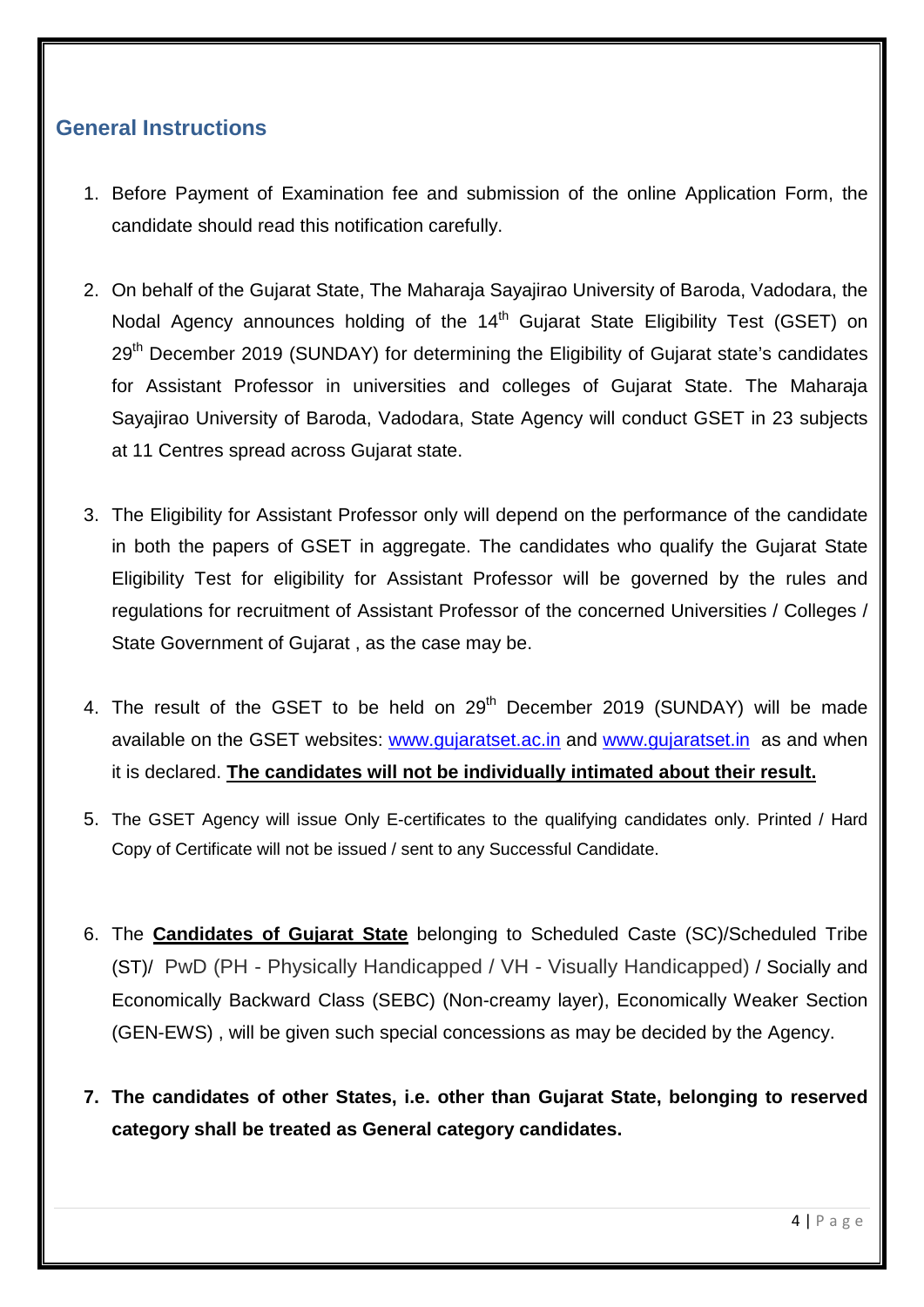## <span id="page-4-0"></span>**SET & Post Graduation Subject**

| <b>Subject</b><br>Code | <b>Subject Name</b>                        | <b>Medium of</b><br><b>Question Paper</b> | P. G. Course                                                              | P. G. Subject(S)                                                                                                                        |
|------------------------|--------------------------------------------|-------------------------------------------|---------------------------------------------------------------------------|-----------------------------------------------------------------------------------------------------------------------------------------|
| 01                     | Mathematical<br><b>Sciences</b>            | English                                   | M.Sc./M.A./M.Tech.<br>(Science)                                           | Mathematics /<br>Mathematical Science /<br>Statistics / App. Maths./<br>Ind. Maths                                                      |
| 02                     | <b>Physical Sciences</b>                   | English                                   | M.Sc.                                                                     | Physics / Physical<br>Science                                                                                                           |
| 03                     | <b>Chemical Sciences</b>                   | English                                   | M.Sc.                                                                     | Chemistry / Chemical<br>Science                                                                                                         |
| 04                     | Life Sciences                              | English                                   | M.Sc./M.Tech<br>(Science)                                                 | Life Science / Botany /<br>Zoology / Microbiology /<br>Biotechnology /<br>Biochemistry / Virology /<br><b>Bioinformatics / Genetics</b> |
| 05                     | Hindi                                      | Hindi                                     | M.A.                                                                      | Hindi                                                                                                                                   |
| 06                     | Gujarati                                   | Gujarati                                  | M.A.                                                                      | Gujarati                                                                                                                                |
| 07                     | Sanskrit                                   | <b>Sanskrit</b>                           | M.A.                                                                      | <b>Sanskrit</b>                                                                                                                         |
| 08                     | <b>History</b>                             | English & Gujarati                        | M.A.                                                                      | <b>History</b>                                                                                                                          |
| 09                     | Sociology                                  | English & Gujarati                        | M.A.                                                                      | Sociology                                                                                                                               |
| 10                     | Economics                                  | English & Gujarati                        | M.A.                                                                      | Economics                                                                                                                               |
| 11                     | <b>Political Science</b>                   | English & Gujarati                        | M.A.                                                                      | <b>Political Science / Politics</b>                                                                                                     |
| 12                     | English                                    | English                                   | M.A.                                                                      | English                                                                                                                                 |
| 13                     | Education                                  | English & Gujarati                        | M. Ed. / M. A.                                                            | Education                                                                                                                               |
| 14                     | Psychology                                 | English & Gujarati                        | M.A.                                                                      | Psychology                                                                                                                              |
| 15                     | Library and<br><b>Information Science</b>  | English & Gujarati                        | M. Lib./ M.Lis.                                                           | Library and Information<br>Science                                                                                                      |
| 16                     | Law                                        | English & Gujarati                        | LL. M.                                                                    | Law                                                                                                                                     |
| 17                     | Commerce                                   | English & Gujarati                        | M. Com.                                                                   | Commerce                                                                                                                                |
| 18                     | Management                                 | English                                   | M. B. A.<br>Or Equivalent<br>Degree                                       | Management                                                                                                                              |
| 19                     | <b>Computer Science</b><br>and Application | English                                   | M.C.A / M.Sc.<br>M.C.S / M.E. / M.<br><b>Tech or Equivalent</b><br>Degree | <b>Computer Science and</b><br>Application                                                                                              |
| 20                     | <b>Earth Sciences</b>                      | English                                   | M.Sc.                                                                     | Geology / Geoinformatics                                                                                                                |
| 21                     | <b>Physical Education</b>                  | English & Gujarati                        | M. P. Ed.                                                                 | <b>Physical Education</b>                                                                                                               |
| 23                     | Home Science                               | English & Gujarati                        | M.Sc. / M.A.                                                              | <b>Home Science</b>                                                                                                                     |
| 25                     | Social Work                                | English & Gujarati                        | M.S.W/ M.A.                                                               | <b>Social Work</b>                                                                                                                      |
|                        |                                            |                                           |                                                                           |                                                                                                                                         |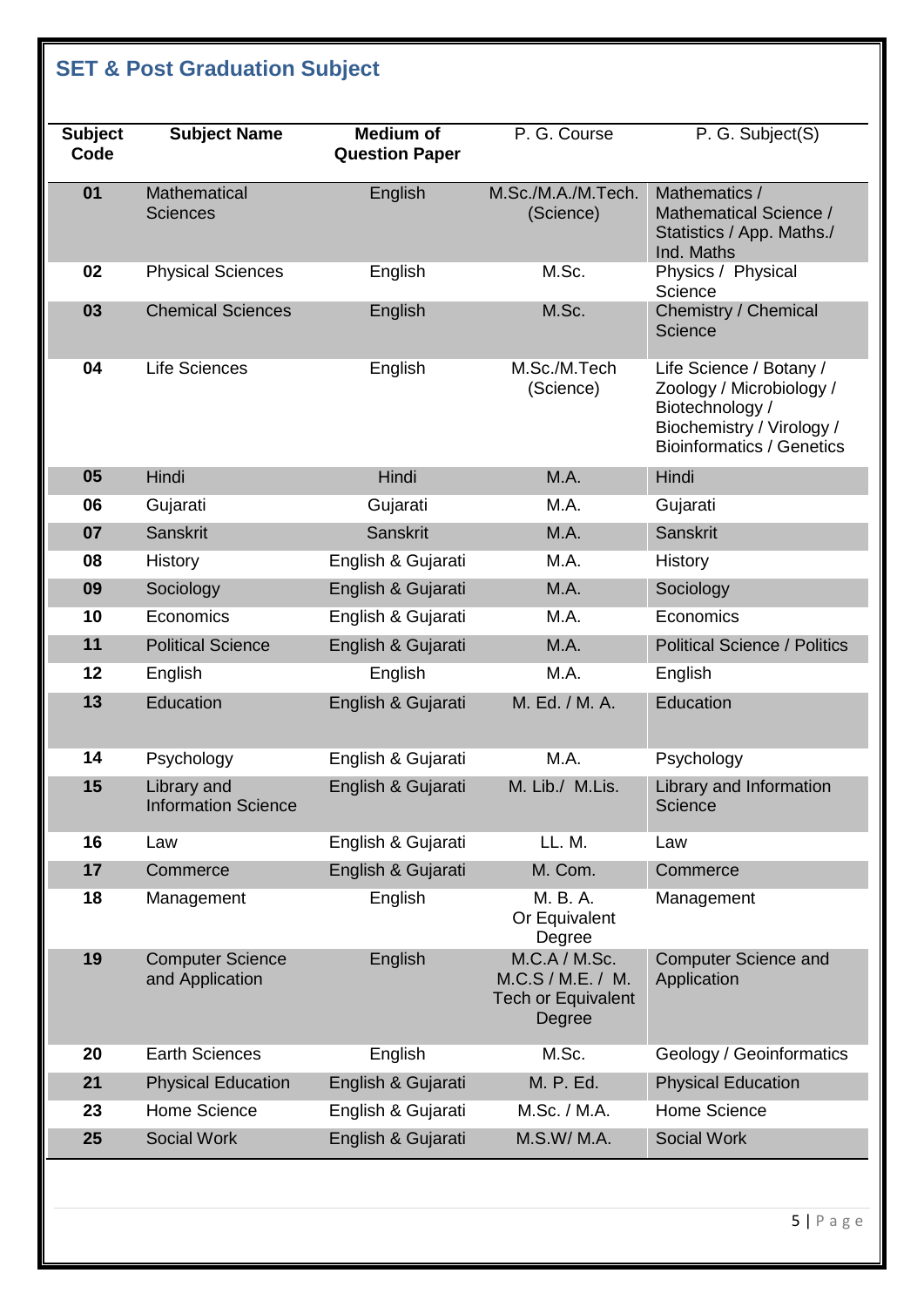### <span id="page-5-0"></span>**Examination Centres**

| <b>Centre Code</b> | <b>Centre Name</b> |  |  |
|--------------------|--------------------|--|--|
| 01                 | Vadodara           |  |  |
| 02                 | Ahmedabad          |  |  |
| 03                 | Rajkot             |  |  |
| 04                 | Surat              |  |  |
| 05                 | Patan              |  |  |
| 06                 | Bhavnagar          |  |  |
| 07                 | Vallabh Vidyanagar |  |  |
| 08                 | Godhra             |  |  |
| 09                 | Junagadh           |  |  |
| 10                 | Valsad             |  |  |
| 11                 | <b>Bhuj</b>        |  |  |

#### <span id="page-5-1"></span>**Fee**

|  |  | Rs. 900/- + Bank Charges  - General / Gen – EWS / SEBC (Non-creamy layer) Candidates. |  |
|--|--|---------------------------------------------------------------------------------------|--|
|--|--|---------------------------------------------------------------------------------------|--|

**Rs. 700/- + Bank Charges - SC / ST / Transgender Candidates.**

**Rs. 100/- + Bank Charges - PWD (PH/VH) Candidates.**

#### **MODE OF PAYMENT**

- Candidate has to visit GSET website: www.gujaratset.ac.in for fee payment. Examination fee and Processing charges & Goods and Services Tax (GST), as applicable, can be paid only through online mode by Credit Card / Debit Card / Net Banking.
- Follow on screen instructions for payment of requisite fee and print examination fee receipt generated after successful transaction.
- Candidates should note down and preserve **Order Number and SBIepay Reference ID** for online registration of their application form.
- It is mandatory for the candidate to keep and preserve Fee payment transaction receipt with him/her for future reference.
- Please note that fee submitted by any other mode like money order, demand draft, IPO etc. will not be accepted.
- Fee, Processing Charge etc. once paid will not be refunded under any circumstances.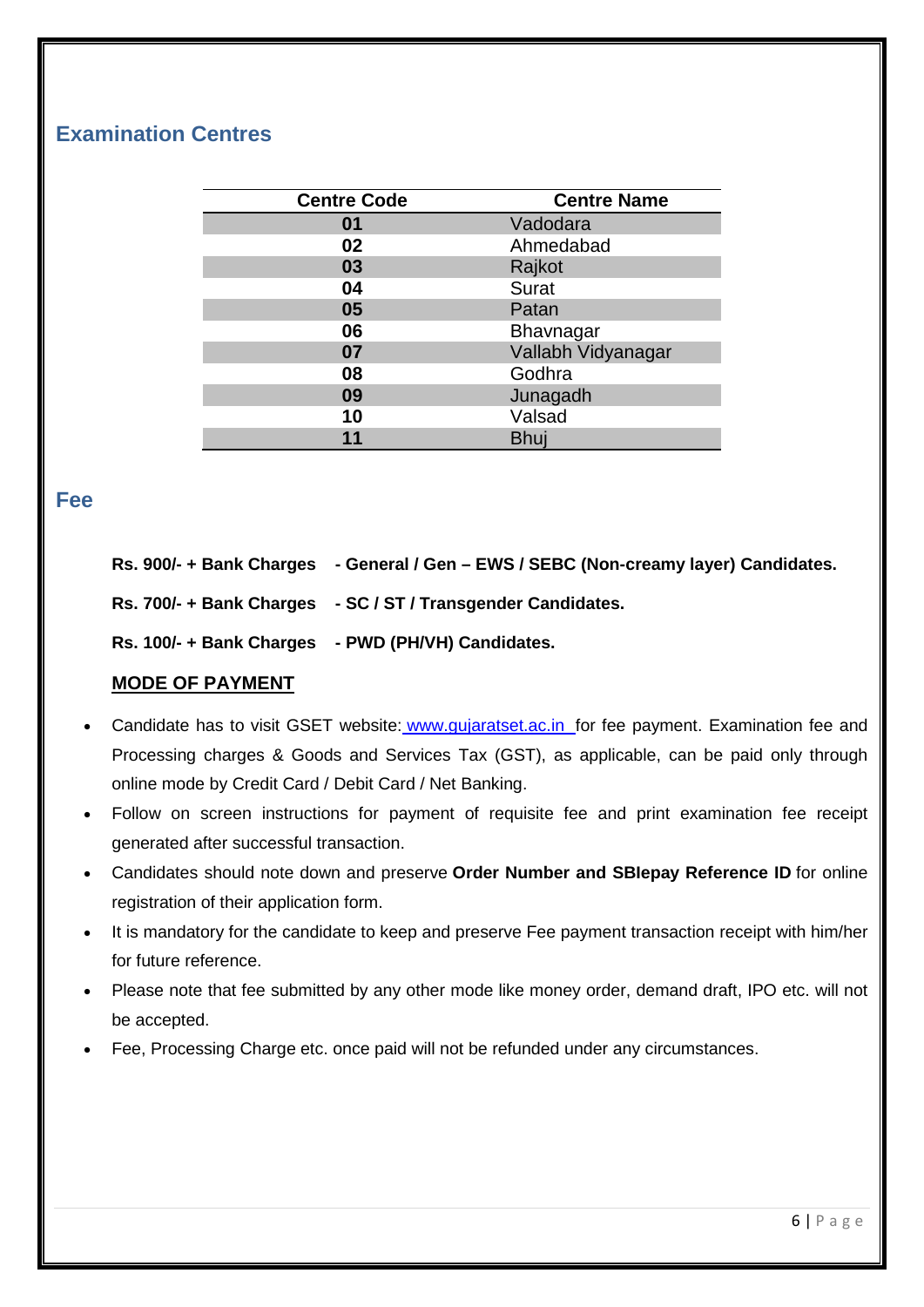### <span id="page-6-0"></span>**Condition of Eligibility**

- Only those candidates are eligible to appear in the GSET who have completed / are studying in the final year or semester of a UGC specified Master's degree in a subject of GSET.
- **The candidates of other States, i.e. other than Gujarat State, belonging to reserved category shall be treated as General category candidates.**
- The candidates must have Master's Degree recognized by U.G.C., in a subject of GSET. **Candidates are required to appear for GSET in the subject of their Post Graduation only.** In case the subject of a candidate is not included in the list of GSET subjects, the candidates may appear in UGC NET / UGC – CSIR NET which is held twice a year.
- **The candidates having Post Graduate diploma / certificate awarded by Indian University/Institute or Foreign degree / diploma / certificate awarded by the Foreign University / Institute should in their own interest, ascertain the equivalence \*of their diploma / degree / certificate, with Master's degree of recognized Indian Universities from the Association of Indian Universities (AIU), New Delhi [\(www.aiu.ac.in\)](http://www.aiu.ac.in/)** (\* Such candidates who qualify SET will be required to submit equivalence certificate from AIU, immediately after the result of the SET examination)
- General / General-EWS Candidates who have secured at least 55% marks (without rounding off) in Master's Degree OR equivalent examination from universities/institutions recognised by UGC (on the website[:https://www.ugc.ac.in](https://www.ugc.ac.in/oldpdf/consolidated%20list%20of%20All%20universities.pdf) in **Sciences, Humanities (including languages) and Social Science, Computer Science & Applications** are eligible for GSET Examination. The Socially and Educationally Backward Class (SEBC) belonging to Non-Creamy Layer / Scheduled Caste (SC) / Scheduled Tribe (ST) / PwD (PH - Physically Handicapped / VH - Visually Handicapped) / Transgender category candidates who have secured at least 50% marks (without rounding off) in Master's degree or equivalent examination are eligible for GSET Examination.
- Candidates who are pursuing their Master's degree or equivalent course or Candidates who have appeared for their qualifying Master's degree (final year) examination and whose result is still awaited **OR** candidates whose qualifying examinations have been delayed may also apply for GSET Examination. However, such candidates will be admitted provisionally and shall be considered eligible for eligibility of Assistant Professor only after **they have passed their Master's degree examination or equivalent with at least 55% marks (50% marks in case of Socially and Educationally Backward Class (SEBC) belonging to non-creamy layer / SC / ST /PwD(PH/VH) / Transgender category candidates).** Such candidates must complete their Master's degree examination within two years from the date of declaration of result of GSET Examination with required percentage of marks, failing which they will be treated as disqualified.
- General/General-EWS Category Candidates belonging to **transgender** category would be eligible to draw the same relaxation in fee, age and qualifying criteria for GSET as are available to SC/ST/PwD(PH/VH) categories. The subject wise cut-offs for this category should be the lowest among those for SC/ST/PwD(PH/VH)/SEBC –NCL categories in the corresponding subject.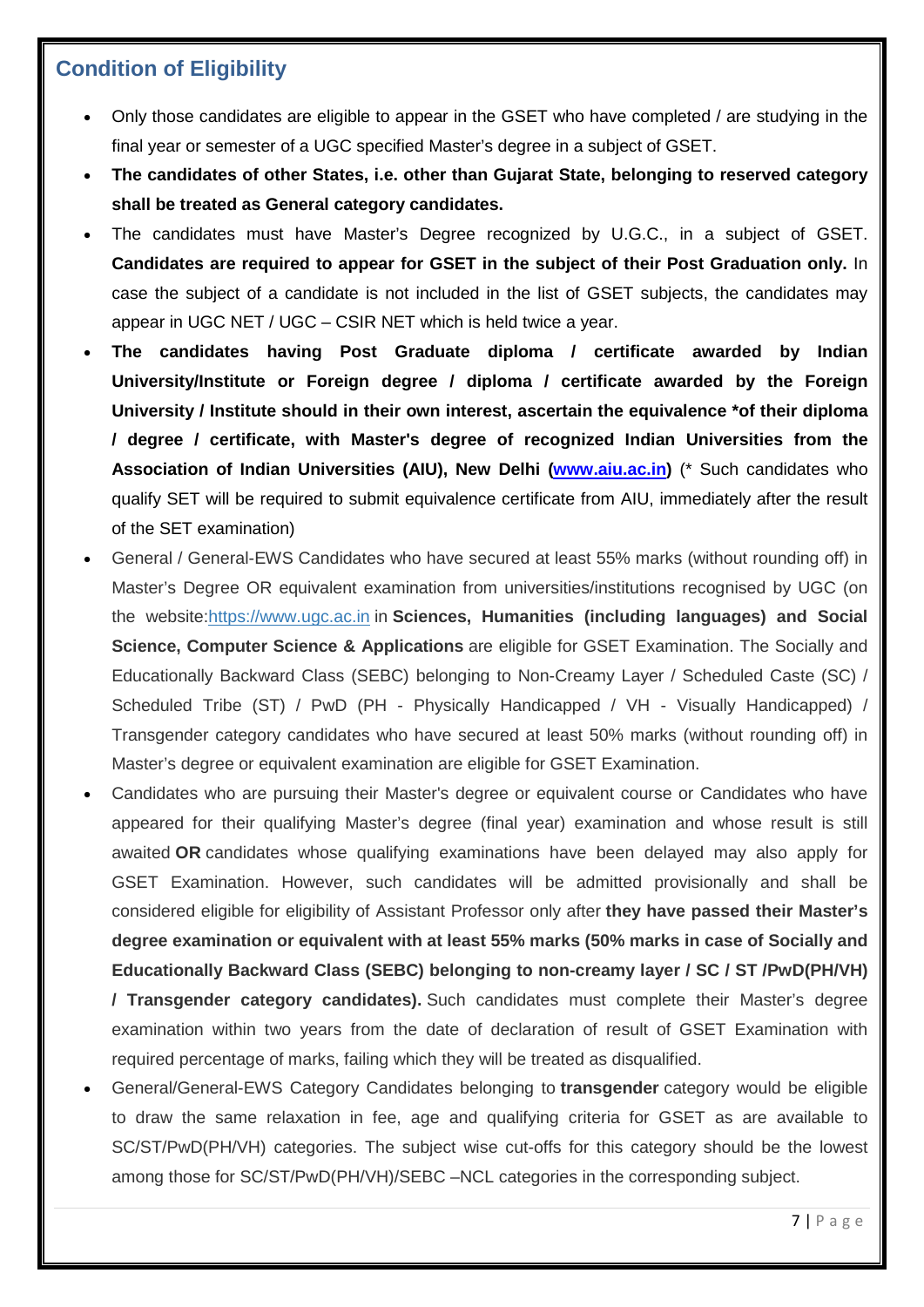- The Ph.D. degree holders whose Master's level examination had been completed by  $19<sup>th</sup>$ September, 1991 (irrespective of date of declaration of result) shall be eligible for a relaxation of 5% in aggregate marks (i.e., from 55% to 50%) for appearing in the GSET Examination.
- The Reservation policy for GSET examination is as per the Gujarat Government. Central Government OBC certificate is not acceptable from the candidates belonging to SEBC of Gujarat State.
- **Candidates are neither required to send any certificate / documents in support of their eligibility nor printout of their Application Form to Gujarat State Eligibility Test office, Vadodara.** However the candidates, in their own interest, must satisfy themselves about their eligibility for GSET Examination. In the event of any ineligibility being detected by GSET / UGC at any stage, their candidature will be cancelled, the GSET certificate will be withdrawn and they shall be liable for legal action.
- Candidates belonging to SC / ST / PwD(PH/VH) / SEBC (Cast Certificate along with latest Non Creamy Layer certificate), / General-EWS category must possess Valid Category Certificate issued by competent authority of Gujarat state and certificates related to PwD(PH/VH). Therefore, the candidates, in their own interest, must satisfy themselves about their eligibility for GSET Examination. In the event of any ineligibility being detected by GSET / UGC at any stage, their candidature will be cancelled, GSET certificate will be withdrawn and they shall be liable for legal action.
- Candidates should note that their candidature is provisional. The mere fact that Online Application Form and Examination Fee is accepted and Hall Ticket issued to a candidate will not imply that GSET Agency has accepted his / her candidature. Their candidature will be deemed final only upon verification of eligibility conditions with reference to the claims made in their application, after the result of GSET Examination. In the event a candidate being found ineligible at any stage for the award due to any reason (including unintentional computer error or printer's devil etc.), he / she will be declared as not-qualified in GSET Examination and GSET certificate will be withdrawn.
- **GSET Agency will not issue any mark sheet to qualified / not-qualified candidates. The GSET Agency will issue only E - Certificate to the qualifying candidates only on verification of the Eligibility Documents immediately after the result of the GSET Examination.**
- There is no upper age limit applying in GSET for eligibility of Assistant Professor.

### <span id="page-7-0"></span>**Exemption from GSET**

• Exemption from GSET will be as per decisions taken by the UGC and Government of Gujarat from time to time.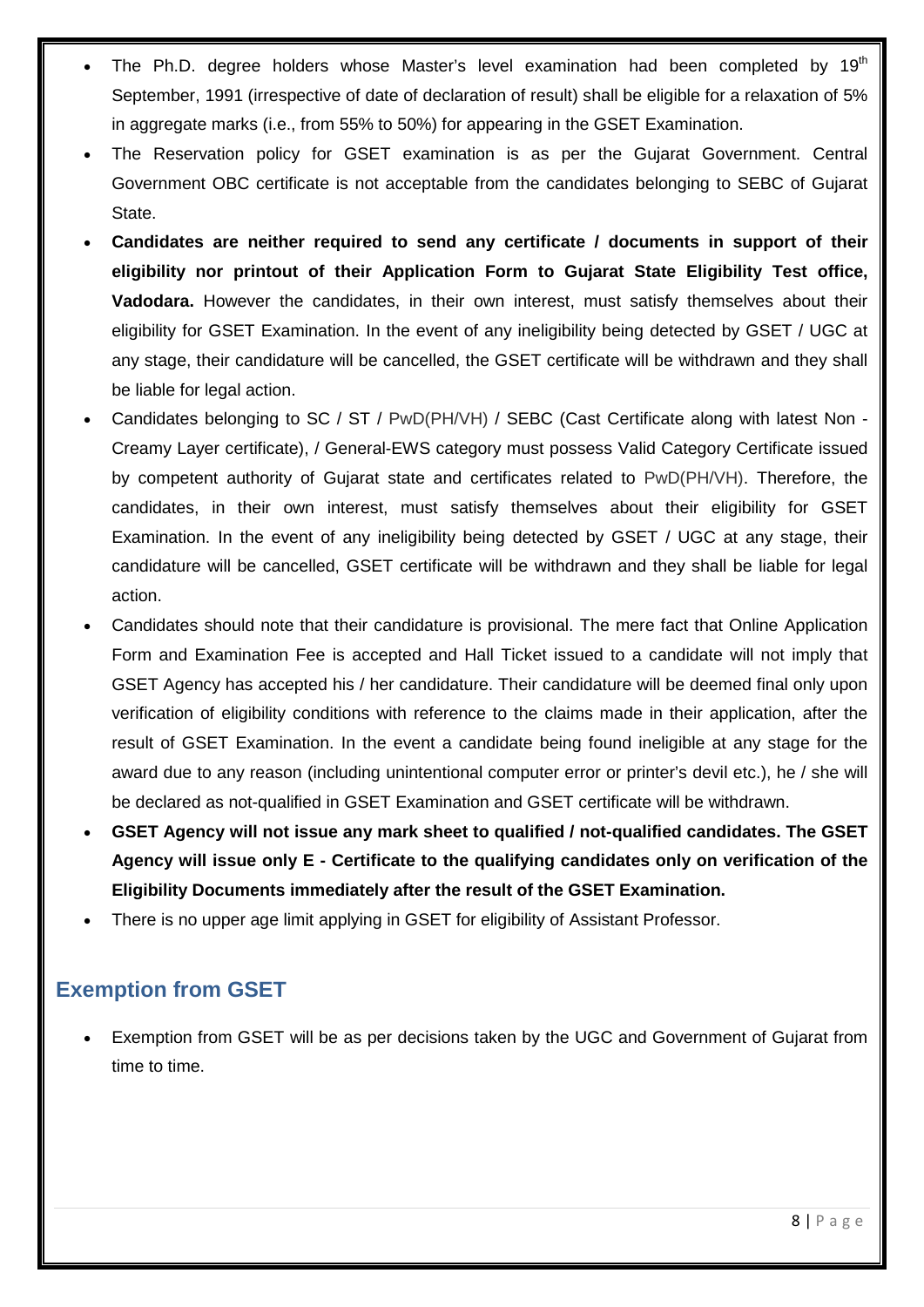### <span id="page-8-0"></span>**Scheme of Examination**

• GSET Examination will consist of two papers. Both the papers will consist of only objective type questions and will be held as under:

| Paper | <b>Marks</b> | <b>Number of Question</b> | Duration                       |
|-------|--------------|---------------------------|--------------------------------|
|       | 100          | 50 questions              |                                |
|       |              | all are compulsory        | 3 Hour                         |
| Ш     | 200          | 100 questions             | (09:30 A.M. to 12:30 P.M.) IST |
|       |              | all are compulsory        |                                |

- **Paper- I** shall consist of 50 objective type compulsory questions each carrying 2 marks. The questions which will be of general nature, intended to assess the teaching/research aptitude of the candidate. It will primarily be designed to test reasoning ability, comprehension, divergent thinking and general awareness of the candidate.
- **Paper-II** shall consist of 100 objective type compulsory questions each carrying 2 marks which will be based on the subject selected by the candidate.
- The questions in both the papers will appear in both Gujarati and English versions (except for languages and science subjects). **In case of any discrepancy in Gujarati and English version of questions in Paper- I and II, the English Version should be taken as final.**
- The candidate will have to mark the responses for questions of Paper I and Paper II on the Optical Mark Reader (OMR) Sheet provided.
- There are no negative marks for incorrect answers.
- It is compulsory for Candidate to appear in both the papers. A candidate who does not appear in Paper-I, will not be permitted to appear in Paper-II.
- The candidate shall have to return the original OMR Sheet of Paper I and Paper II to the Invigilator before leaving the examination hall / room. However, candidates are allowed to carry the Test Booklets of Paper - I and II along with duplicate copy (carbonless copy) of OMR Sheet on conclusion of examination.
- There is no provision of re-evaluation/re-checking of results. No correspondence in this regard shall be entertained.

## <span id="page-8-1"></span>**Provisions for persons with disability**

• **For Visually Handicapped (VH)** candidates, 20(Twenty) minutes compensatory time shall be provided for Paper – I and 40 (forty) minutes for Paper – II separately. They will also be provided the services of a scribe / writer who would be a graduate in a subject other than that of the candidate.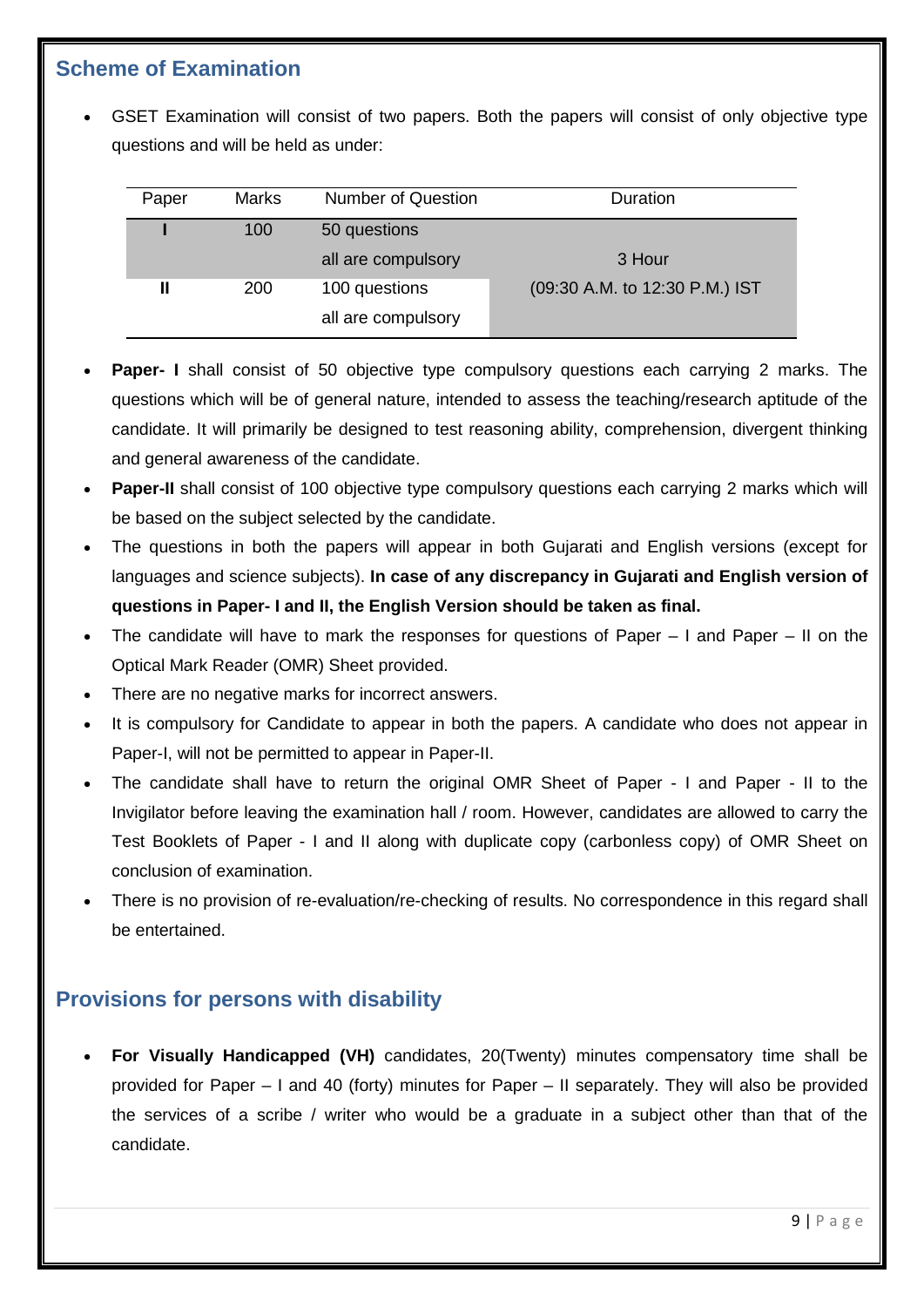- **There is no provision of Test Booklets in Braille for Visually Handicapped (VH) candidates.**
- Those **Physically Handicapped (PH) candidates who are not in a position to write in their own hand-writing can also avail these services by making prior request (at least one week before the date of GSET Examination) in writing to the GSET Agency office, Vadodara. Compensatory time and facility of scribe would not be provided to other Physically Handicapped (PH)** candidates.

### <span id="page-9-0"></span>**Syllabus of GSET Examination**

- Syllabus for GSET Examination will be the same as UGC / CSIR NET. Syllabi for all Gujarat SET (GSET) subjects can be downloaded from the GSET Website [www.gujaratset.in](http://www.gujaratset.in/) . GSET Agency, Vadodara will not send the syllabus to individual candidates.
- For Science Subjects i.e. Mathematical Sciences, Physical Sciences, Chemical Sciences, Life Sciences & Earth Sciences, the syllabus is same as of the CSIR-NET. However, the examination Pattern will be same as of the UGC-NET, described above. For all other subjects, the syllabus is same as of the UGC-NET.

#### <span id="page-9-1"></span>**Procedure and Criteria for Declaration of Result**

#### This will comprise of the following steps:

- **Step I:** The number of candidates to be qualified (total slots) for Eligibility for Assistant Professor shall be equal to 6% of the candidates appeared in both the papers of GSET.
- **Step II:** The total slots shall be allocated to different categories as per the reservation policy of Government of Gujarat.
- **Step III:** In order to be considered eligible for Assistant Professor, the candidate must have appeared in both the papers and secured at least 40% aggregate marks in both the papers taken together for General (Unreserved) category candidates and at least 35% aggregate marks in both the papers taken together for all candidates belonging to the reserved categories viz., SC, ST, SEBC (belonging to Non-Creamy Layer), PWD (PH/VH) and Transgender.
- **Step IV:** The number of candidates to be declared qualified in any subject for a particular category is derived as per the following methodology illustrated below:

| Number of candidates to be<br>declared qualified for Eligibility for<br>Assistant Professor in the subject | Number of candidates belonging to<br>SC category who secure at least 35%<br>aggregate marks in both the papers<br>taken together for SC category for<br>'Economics' | (x) | Total slots derived for SC category<br>as per Step II |  |
|------------------------------------------------------------------------------------------------------------|---------------------------------------------------------------------------------------------------------------------------------------------------------------------|-----|-------------------------------------------------------|--|
| 'Economics' (say) for the                                                                                  |                                                                                                                                                                     | (÷) |                                                       |  |
| Scheduled Caste (SC) category                                                                              | Total number of candidates belonging to SC category over all subjects who secure at<br>least 35% aggregate marks in both the papers taken together.                 |     |                                                       |  |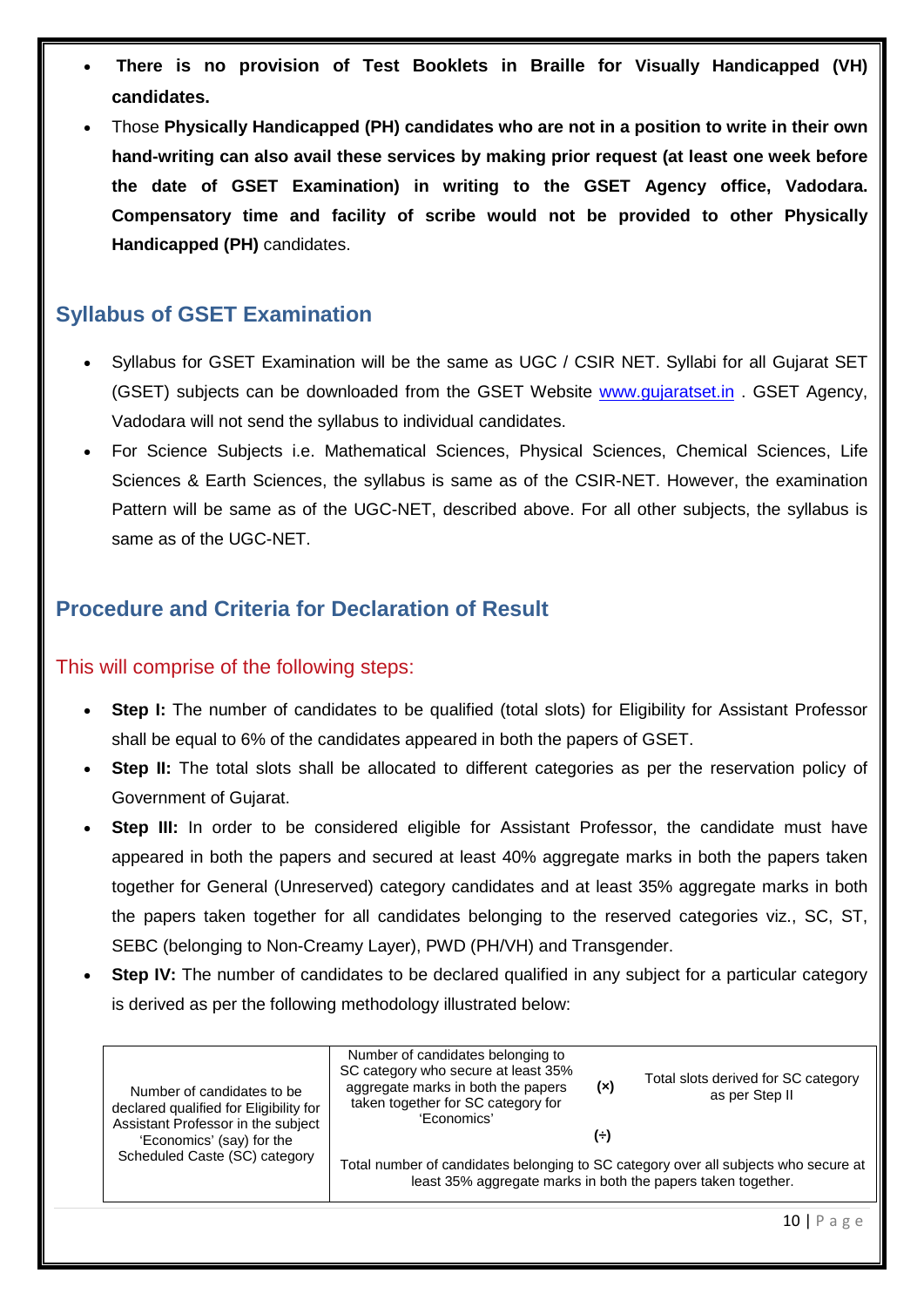In this example, The aggregate percentage of the two papers corresponding to the number of slots arrived at, shall determine the qualifying cut-off for Eligibility for Assistant Professor in 'Economics' for the SC category.

- Similar allocation procedure is used for all subjects and categories.
- It may be noted that the above qualifying criteria is final and binding.

#### <span id="page-10-0"></span>**Hall Ticket**

It may be noted that the hall ticket will be uploaded on the website www.qujaratset.ac.in 7 days prior to Examination day. **No hall ticket will be sent to the candidates by post**. The candidates should download their hall ticket from the website to ascertain their venue of GSET Examination as mentioned in the Hall Ticket and appear in the examination only at the designated examination center. **No candidate will be allowed to appear at the examination center other than that allotted to him/her in the Hall Ticket.**

### <span id="page-10-1"></span>**How to Apply (Application to be submitted Online)**

• The candidates must read the **'ELIGIBILITY CRITERIA'** carefully and must satisfy themselves regarding their eligibility for GSET Examination before filling the online application and depositing examination fee. Before applying Online, candidates are advised to go through detailed notification available at GSET website and also to be shortly published in the Local Newspapers and Employment News.

#### <span id="page-10-3"></span><span id="page-10-2"></span>**Steps for submission of Online Application Form**

#### **Step 1 - Pay Examination Fee**

- Candidate has to visit GSET website : www.gujaratset.ac.in for fee payment. Examination fee and Processing charges & Goods and Services Tax (GST), as applicable, can be paid only through online mode by Credit Card / Debit Card / Net Banking / UPI.
- Follow on screen instructions for payment of requisite fee and print examination fee receipt generated after successful transaction.
- Candidates should note down and preserve **Order Number and SBIepay Reference ID** for online registration of their application form (Step-2).

#### <span id="page-10-4"></span>**Step 2 - Register Online for GSET Examination**

- Before applying Online, the candidates must possess the Scanned passport (pp) size photograph in JPEG format and should not be more than 100kb.
- Candidate has to visit the GSET website : www.gujaratset.ac.in and provide **Order Number and SBIepay Reference ID** to **"LOGIN"** his / her account for filling up the Application Form for GSET Examination by clicking **"Apply Online"** button available under candidate's Login Account.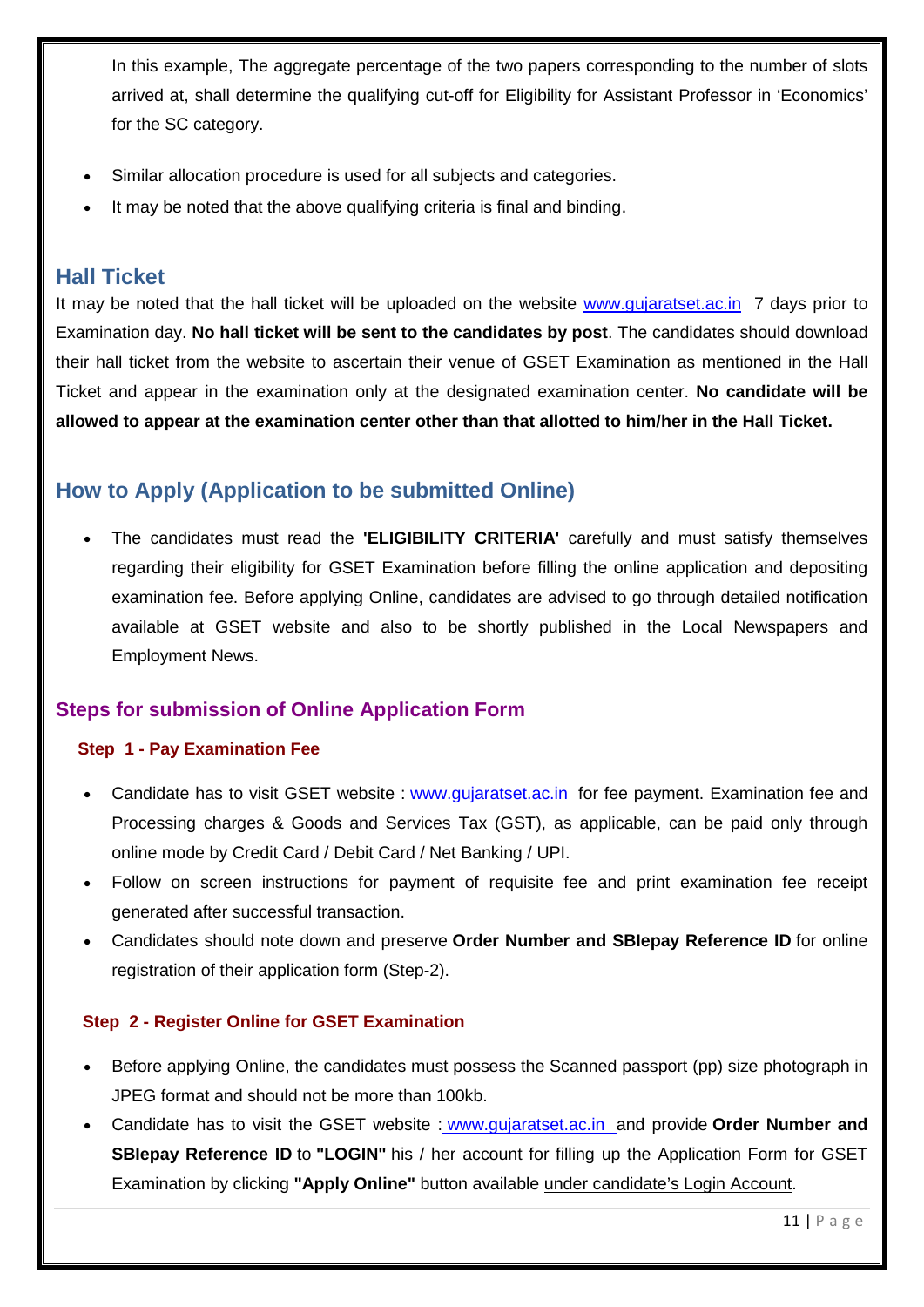- Please fill correct information carefully in the online application form and follow the on screen instructions for filling up application form. Confirm that your Name, Fee Details, Subject, Centre, Category, Physically or Visually disability, recent passport size photo scanned in JPEG format and not be more then 100kb and all other details filled are correct. Otherwise **no correction will be made after you submit the application form.** Gujarat SET Office will not be responsible for loss arising out of these to the candidates.
- **After successful submission and confirmation, the candidate should take printout of filled online Application Form** on A-4 size paper only. It is mandatory for the candidate to keep and preserve printout of filled online Application Form with him/her for future reference.
- **The payment of examination fee (step - I)** and **Online Registration (step - II) for GSET Examination** (on/from next working day of payment of fee) is mandatory.
- Please note that Fee submitted through any other mode like Money Order, Demand Draft, IPO etc. will be summarily rejected.
- Due to Technical or any other reason, if the Scanned passport (pp) size photograph uploaded by candidate does not appear / printed properly on Print out of Online Application form, Candidates are requested to send the registration details with **Scanned passport (pp) size photograph immediately on E-Mail: gujaratset@gmail.com**
- The details of accepted applicants for the GSET Examination will be placed on our website after 10 days of the last date of submission of application form. **Any query including missing name, one can contact GSET, Vadodara through email: gujaratset@gmail.com within 5 days of declaration of the list.**
- The candidates are required to bring a photo identity card also along with their printout of online Examination Hall Ticket on the day of examination.
- **The candidate should note that the printout of online Application Form, fee payment receipt or any other certificate or document is not required to be sent to Gujarat State Eligibility test office, Vadodara before he / she is declared as qualified in the GSET Examination.**
- After declaration result of GSET Examination, if candidate is declared as qualified, printout of online Application Form have to be mandatorily submitted along with fee payment receipt, Hall Ticket and other certificates at the time of document verification at Gujarat State Eligibility test office, Vadodara.
- It may be pointed out that getting application confirmation, downloading Examination Hall Ticket and noting of seating arrangement/venue of GSET Examination from the GSET website shall be the sole responsibility of candidate only. GSET Agency will not be held responsible in this regard.
- Candidates should note that their candidature is provisional. The mere fact that Online Application Form and Examination Fee accepted and Hall Ticket issued to a candidate will not imply that GSET Agency has accepted his / her candidature. Their candidature will be deemed final only upon verification of eligibility conditions with reference to the claims made in their application, after the result of GSET Examination. In the event a candidate being found ineligible at any stage for the award / certificate due to any reason (including unintentional computer error or printer's devil etc.),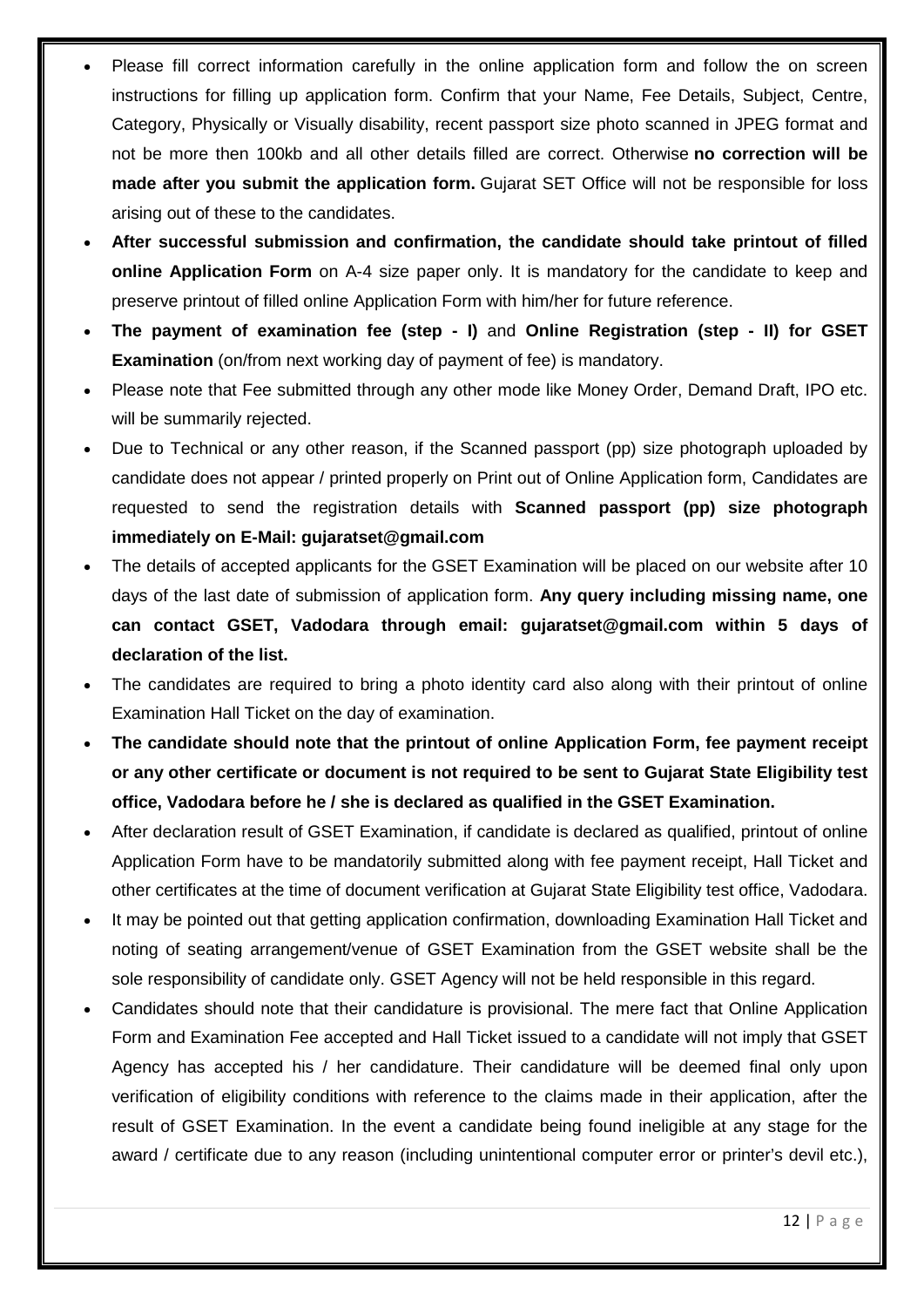he / she will be declared as not-qualified in GSET Examination and GSET certificate will be withdrawn.

• In order to avoid last minute rush, the candidates are advised to apply early. GSET Agency will not be responsible for network problems or any other problem of this nature.

### <span id="page-12-0"></span>**Important Instructions**

- Before applying Online, candidates are advised to go through detailed notification available at GSET website and also to be shortly published in the Local Newspapers and Employment News.
- The candidates must read the **'ELIGIBILITY CRITERIA'** carefully and must satisfy themselves regarding their eligibility for GSET Examination before filling the Online Application Forms. The Application form will be available only online on the website: **[http://www.gujaratset.in](http://www.gujaratset.in/)**
- **It is compulsory to pay the examination fee(Step-1) and register online for GSET Examination (Step-2) after payment of fee.** Applications submitted in any other format will not be accepted. Hard Copies of application form will not be accepted by GSET Agency. Please note that Fee submitted through any other mode like Money Order, Cheque, Pay Order, IPO etc. will be summarily rejected.
- Application Form must be complete in all respects as per the Notification. All incomplete Application Forms will be rejected. **No request for change of category or subject will be entertained, even after the result is declared.**
- The Reservation policy for GSET examination is as per the Gujarat Government. The Candidates of Gujarat State belonging to Scheduled Caste (SC) / Scheduled Tribe (ST) / PwD (PH - Physically Handicapped / VH - Visually Handicapped) category / Socially and Educationally Backward Class (SEBC) belonging to non-creamy layer / Transgender / General-EWS , will be given such special concessions as may be decided by the Agency. Central Government OBC certificate is not acceptable from the candidates belonging to SEBC.
- **The candidates of other States, i.e. other than Gujarat State, belonging to reserved category shall be treated as General category candidates.**
- Print out of the Online Application should be kept by the candidate with them for further reference. GSET agency will not provide this information even after result is declared.
- **CANDIDATES SHOULD NOTE THAT THE PRINT OUT OF ONLINE APPLICATION FORM, FEE PAYMENT RECEIPT OR ANY OTHER DOCUMENTS SHOULD NOT BE SENT TO GUJARAT SET OFFICE, VADODARA, BEFORE THEY QUALIFY IN GSET EXAMINATION.**
- In case a Candidate qualifies for the GSET Examination, **It is mandatory for him / her to submit print out of Application Form, Fee Payment Receipt and Examination Hall Ticket along with Photo (Xerox) Copies of Eligibility and Category related documents, Mark sheets, Certificates etc. at the time of document verification at GSET Office, Vadodara.** Hence it is advised to a candidate to preserve all the above mentioned documents.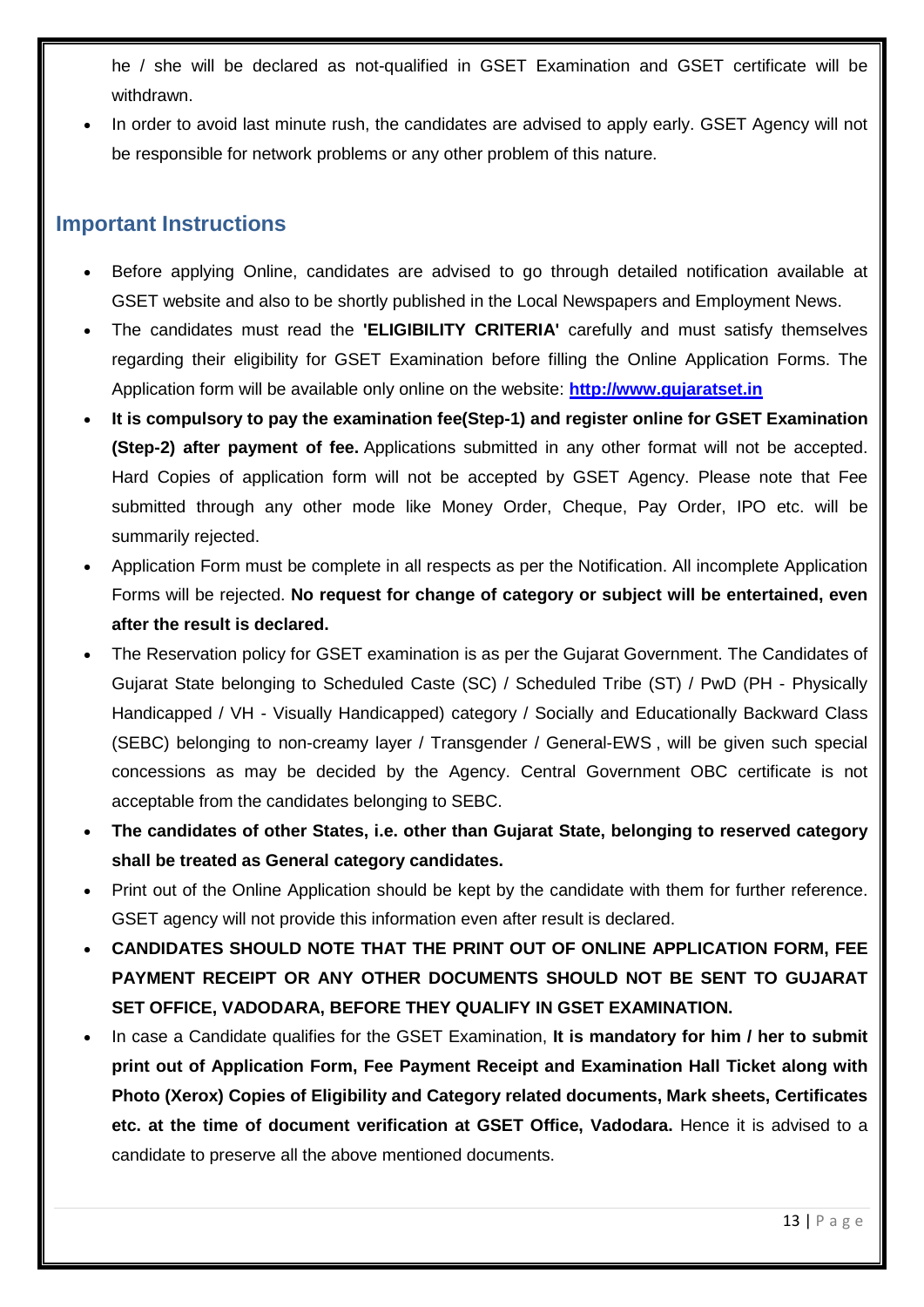- **No application can be submitted and no fee will be accepted after last date in any circumstances.**
- Candidates can check status of their application online on GSET website [www.gujaratset.ac.in](http://www.gujaratset.ac.in/) . The details of accepted applicants for the GSET Examination will be placed on our website after 10 days of the last date of submission of application form. **Any query including missing name, one can contact GSET Agency, Vadodara through e-mail: gujaratset@gmail.com within 5 days of declaration of the list.**
- Candidates should note that their candidature is strictly provisional. The mere fact that Online Application Form and Examination Fee accepted and Hall Ticket issued to a candidate and the candidate is allowed to appear in GSET Examination will not imply that GSET Agency has accepted his / her candidature. Their candidature will be deemed final only upon verification of eligibility conditions with reference to the claims made in their application, after the result of GSET Examination. In the event a candidate being found ineligible at any stage for the award due to any reason (including unintentional computer error or printer's devil etc.), he / she will be declared as not-qualified in GSET Examination and GSET certificate will be withdrawn.
- **GSET Agency may change the centre(s) or date of examination without assigning any reason.**
- The Examination Hall Ticket will be uploaded on GSET website [www.gujaratset.ac.in](http://www.gujaratset.ac.in/) 7 days prior to Examination day. **Candidates have to download and get a printout of Examination Hall Ticket. It will not be sent to the candidates by Post.** If your Examination Hall Ticket does not display image of your photograph, you have to paste the photo at appropriate place and get it attested from the competent authority.
- No candidate is allowed in the Examination Hall without the Examination Hall Ticket.
- Please confirm that your name, subject, Centre etc. shown in the Examination Hall Ticket are correct. **If there is any error in the Examination Hall Ticket please contact GSET office by E-mail : gujaratset@gmail.com immediately** and submit written application to GSET Office otherwise GSET Office will not be responsible for making necessary corrections and will not be responsible for providing benefits or for loss arising out of these to the candidates.
- The candidates are requested to ascertain their venue of GSET Examination mentioned in the examination hall ticket and appear in the examination only at designated examination centre / venue. **No candidate will be allowed to appear at the examination centre / venue other than that allowed to him / her in the examination hall ticket.**
- Candidate must carry Printout of Online **Examination Hall Ticket and also one additional photo identity** such as a driving license, voter ID, college/university identity card, PAN card etc. to the examination centre on the Day of the Examination. **No candidate will be allowed to appear in the examination whose hall ticket is not issued by GSET Agency.**
- It may be pointed out that getting application confirmation, downloading Examination Hall Ticket and noting of seating arrangement/venue of GSET Examination from the GSET website shall be the sole responsibility of candidate only. GSET Agency will not be held responsible in this regard.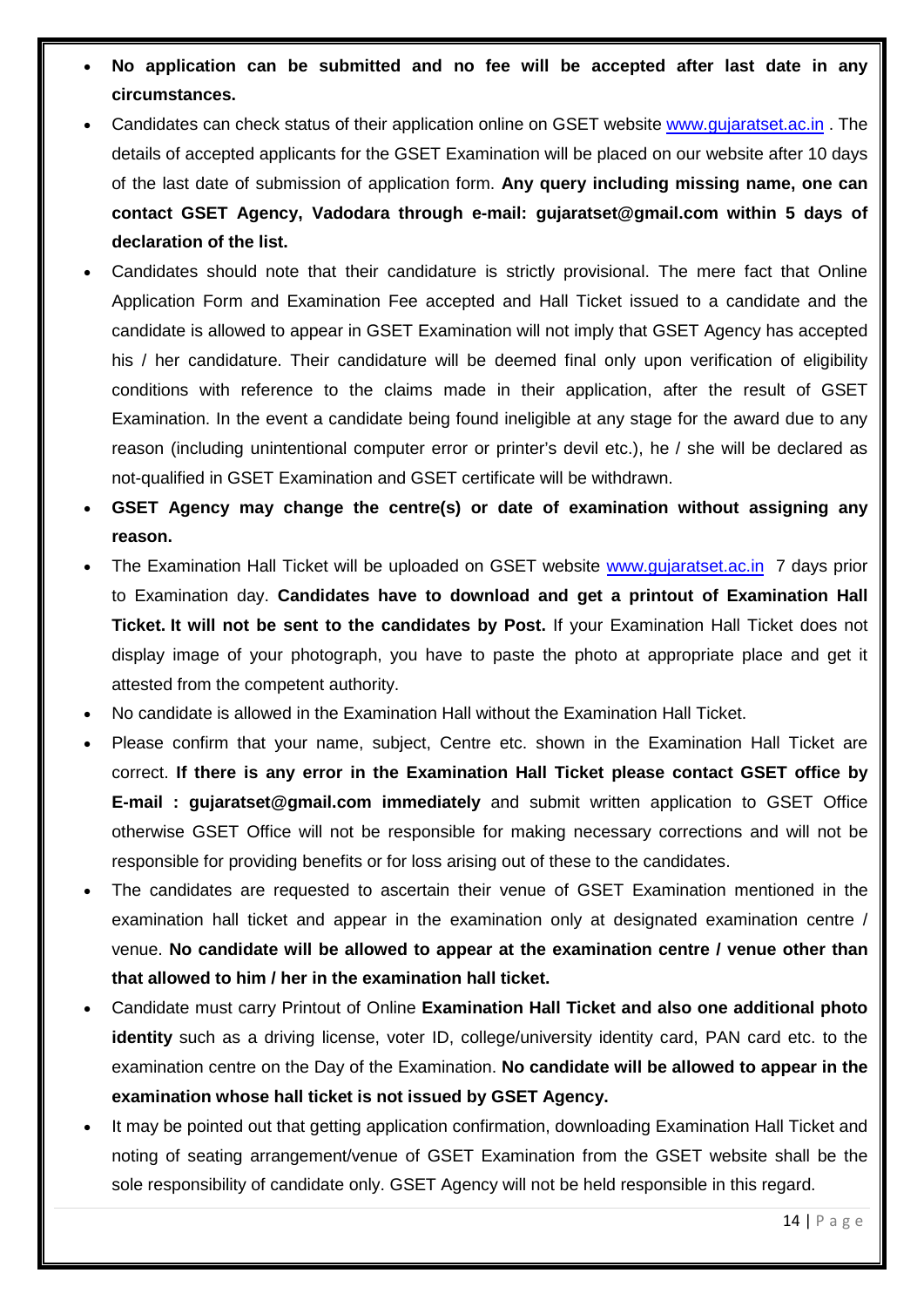- To ensure fair conduct of examination frisking of the candidates will be done properly at main entry gate of the exam centre. The candidates should report at the examination centre **60 minutes** prior to commencement of examination and cooperate with the invigilators in frisking. No candidate will be allowed to the examination centre / hall after commencement of examination. **No candidate will be allowed to leave the examination hall / room before 01: 00 P.M.**
- Candidates are not allowed to carry any baggage inside the Examination Centre. GSET Agency will not be responsible for any belongings stolen or lost at the premises.
- Candidates are not allowed to carry any textual material, Calculators, Docu Pen, Slide Rules, Log Tables and Electronic Watches with facilities of calculator, printed or written material, bits of papers, mobile phone, Blue-tooth devices, pager or any other electronic gadget/device etc.
- The candidates are prohibited to bring any kind of electronic gadgets/device in the examination room/hall. If any candidate is found to be in possession of any of the above item, his/her candidature will be treated as cancelled and will also the debarred for future examination(s). The items/material will be seized and the case treated as one of 'unfair means'.
- The candidates have to follow the instructions given by the invigilators in the examination hall / room and should not argue with the invigilators or other staff involved in the examination duty at the examination centre. The candidates, who will not follow the instructions, will be treated as 'unfair means'.
- In the examination hall / room, the candidates will neither talk to each other nor discuss any matter during the examination. The candidates should not disturb the candidates in the examination room and maintain complete silence during the examination. The candidate violating these instructions will be treated as unfair means and his / her result will not be declared.
- **For Visually Handicapped (VH)** candidates, 20(Twenty) minutes compensatory time shall be provided for Paper – I and 40 (forty) minutes for Paper – II separately. They will also be provided the services of a scribe/writer who would be a graduate in a subject other than that of the candidate.
- **There is no provision of Test Booklets in Braille for Visually Handicapped (VH) candidates.**
- Those **Physically Handicapped (PH) candidates who are not in a position to write in their own hand-writing can also avail these services by making prior request (at least one week before the date of GSET Examination) in writing to the GSET Agency office, Vadodara. Compensatory time and facility of scribe would not be provided to other Physically Handicapped (PH)** candidates.
- All old examination's Questions Papers and Answer for all the subjects are available in our website.
- GSET Agency will display Provisional Answer Key of the questions on the GSET website [www.gujaratset.ac.in](http://www.gujaratset.ac.in/) to provide an opportunity to the candidates to challenge the Provisional Answer Key. Candidate(s) appeared in GSET Examination can download the Answer key(s).
- The Candidates will be given an opportunity to make a challenge against the Provisional Answer Key on payment of Rs. 1000/- per question challenged as processing charges. Candidates may challenge the answer key(s) by sending a written request to the Member Secretary, Gujarat State